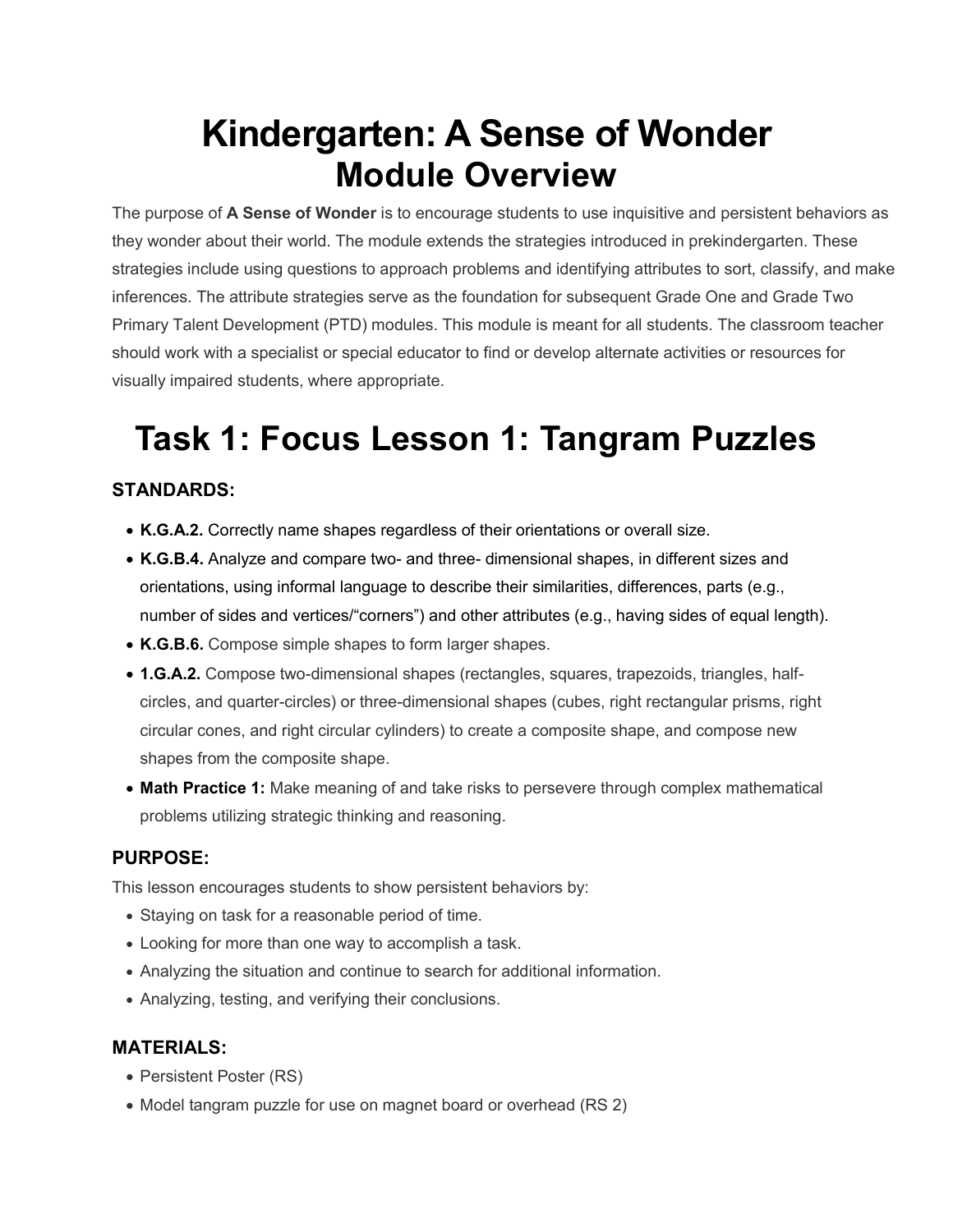- $\bullet$  Individual student tangram puzzles one per student (RS 2)
- Blank white paper

#### **ENRICHMENT:**

Draw a straight vertical line down a sheet of paper. Have the student create a figure on the left side of the line using one set of tangrams. Give the student an additional set of tangrams with the task of creating a mirror image on the right side of the line.

#### **ENGAGEMENT:**

Tell students, "Today we are going to play with puzzles."

Ask, "What does it take to solve a puzzle?"

Share the Persistent Poster Resource Sheet

- 1. Show students the Tangram Resource Sheet.
- 2. Explain that a tangram is an ancient Chinese puzzle with seven shapes called tans, all cut from a single square.

Share the objective that they will use persistent thinking behaviors to solve a tangram puzzle.

#### **EXPLORATION:**

Cut the model tangram square apart along the designated lines. Talk about each of the shapes, identifying their attributes and geometric names (triangles, square, and parallelogram). Give each student a set of tangram pieces. Ask questions about how the shapes relate to one another. Possible responses might include, "They all make up part of the big square; the two large triangles are the same size; the two small triangles cover the little square; there is a small, medium, and large triangle just like the story of "The Three Bears."

#### **EXPLANATION:**

Explain that when putting together a regular jigsaw puzzle, the pieces must go together in only one way. Tangram puzzles are different. They can be arranged in many different ways to make figures and shapes. Model how the tangram pieces can be arranged to look like a boat. Rearrange the pieces to create a bridge and create birds or fish, as needed.

#### **EXTENSION:**

Pass out blank white paper to use as a background. Encourage students to form various letters of the alphabet with their tangram pieces. This is more difficult than it sounds. Some students may benefit from specific suggestions. Maximize success and self-efficacy by providing appropriate support and honoring students' motivation.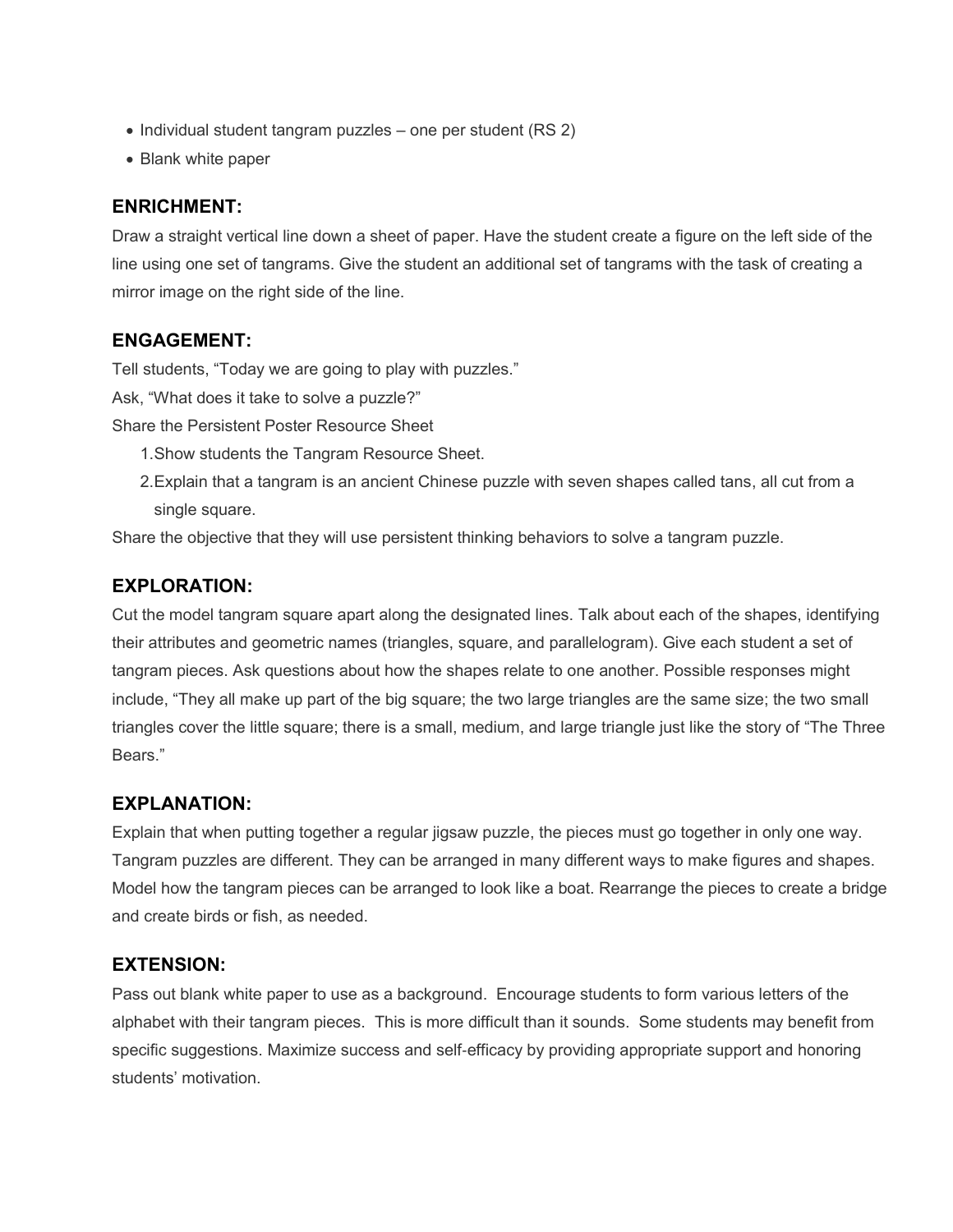#### **EVALUATION:**

Give each student a new sheet of blank paper. Have them manipulate the seven tangram pieces to create familiar figures. Observe the degree of persistence that students demonstrate during the task. Do they have an idea and stick with it? Do they seem random in their placement and accept ideas as they stumble upon them? Take photographs, sketch completed figures, and scribe comments to document persistent behaviors.

## **THE FOLLOWING ARE THE FOCUS LESSON 1 TEACHER RESOURCES:**

- **[RS2 Tangram Puzzle accessible](https://www.oercommons.org/courseware/related-resource/13003/download)**
- **[RS1 Persistent Poster accessible](https://www.oercommons.org/courseware/related-resource/13002/download)**

# **Task 2: Extension Lesson: Tangram Animals**

## **STANDARDS:**

- **K.G.A.2.** Correctly name shapes regardless of their orientations or overall size.
- **K.G.B.4.** Analyze and compare two- and three- dimensional shapes, in different sizes and orientations, using informal language to describe their similarities, differences, parts (e.g., number of sides and vertices/"corners") and other attributes (e.g., having sides of equal length).
- **K.G.B.6.** Compose simple shapes to form larger shapes.
- **1.G.A.2.** Compose two-dimensional shapes (rectangles, squares, trapezoids, triangles, halfcircles, and quarter-circles) or three-dimensional shapes (cubes, right rectangular prisms, right circular cones, and right circular cylinders) to create a composite shape, and compose new shapes from the composite shape.

#### **PURPOSE:**

- Assess visual memory
- Assess spatial skills
- Reinforce metacognitive awareness

## **MATERIALS:**

- Student Observation Form (RS1 Tangram Animals)
- Ceramic tile to use in storytelling
- Document Camera
- Tangram set for the teacher to use with document camera (RS2)
- Tangram Template (for use in making tangrams out of tagboard, as needed)
- Set of seven tangram pieces for each student (RS2)
- Tangram Designs for Kindergarten and for Grade 1 (RS2)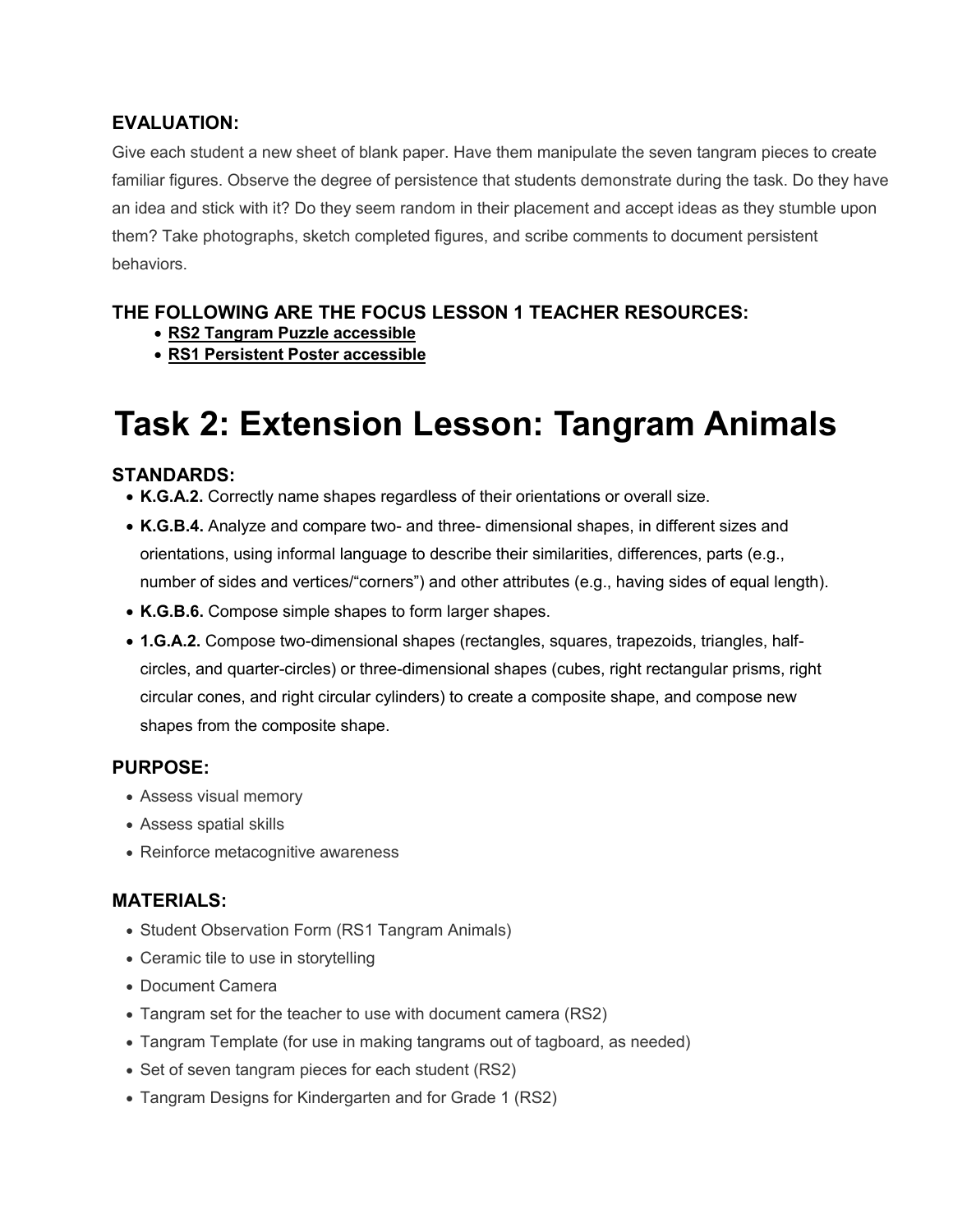- Copy of Tangram Square for each student (RS2)
- Story: Grandfather Tang by Ann Tompert (See Considerations.)

#### **METACOGNITIVE AWARENESS:**

Ask students to tell what they remember about the brain, memory, and thinking from previous lessons. Lead them in the "Brain Chant" from Identification Lesson 1. Discuss the difference between brainstorming and problem-solving.

#### **SETTING THE STAGE:**

Show students a ceramic tile before telling them the following story:

"This is the legend of Gram, the Chinese tilemaker, who made the most beautiful tile that everyone wanted to buy. However, Gram decided to take it as a gift to Emperor Tan, who lived in the Forbidden City. A great wall and a cobblestone walkway surround the Forbidden City in China. As Tan was walking into the open gates of the Forbidden City to meet Emperor Tan and give him his gift, he slipped and fell on the cobblestone; the tile flew out of his hand and broke into seven pieces. Gram was upset. When he saw Emperor Tan approaching, he was scared for his life because he had destroyed the Emperor's great gift. The Emperor walked near Gram. At the same time, a child who was trying to help Gram put the pieces of the tile back together shouted out that the pieces looked like a bird. Emperor Tan looked down as the child moved the pieces again, and someone else said the pieces looked like a teapot. This went on for a while until it intrigued the Emperor, who invited Gram into the Forbidden City to move the seven tile pieces around and make different pictures. This became a pastime for the Emperor, who named the new magic puzzle a Tangram after himself and the tilemaker Gram. The seven pieces of the tangram are still a favorite pastime of the Chinese children and other children around the world."

#### **EXPLORATION WITH MANIPULATIVES:**

- 1. Give each child a set of tangrams.
- 2. Ask students which different geometrical shapes they see in the set of seven tangram pieces.
- 3. Provide an exploration time for students to make different designs.
- 4. Explain that making a picture with the tangrams requires that each piece must touch another piece and that the pieces may not overlap. Model and discuss touching and overlapping pieces.
- 5. Circulate among the children, asking questions about their new creations and encouraging them to change positions of the tangram pieces.

#### **INDEPENDENT APPLICATIONS:**

1. Tell students they are going to see examples of animals they can make with tangrams.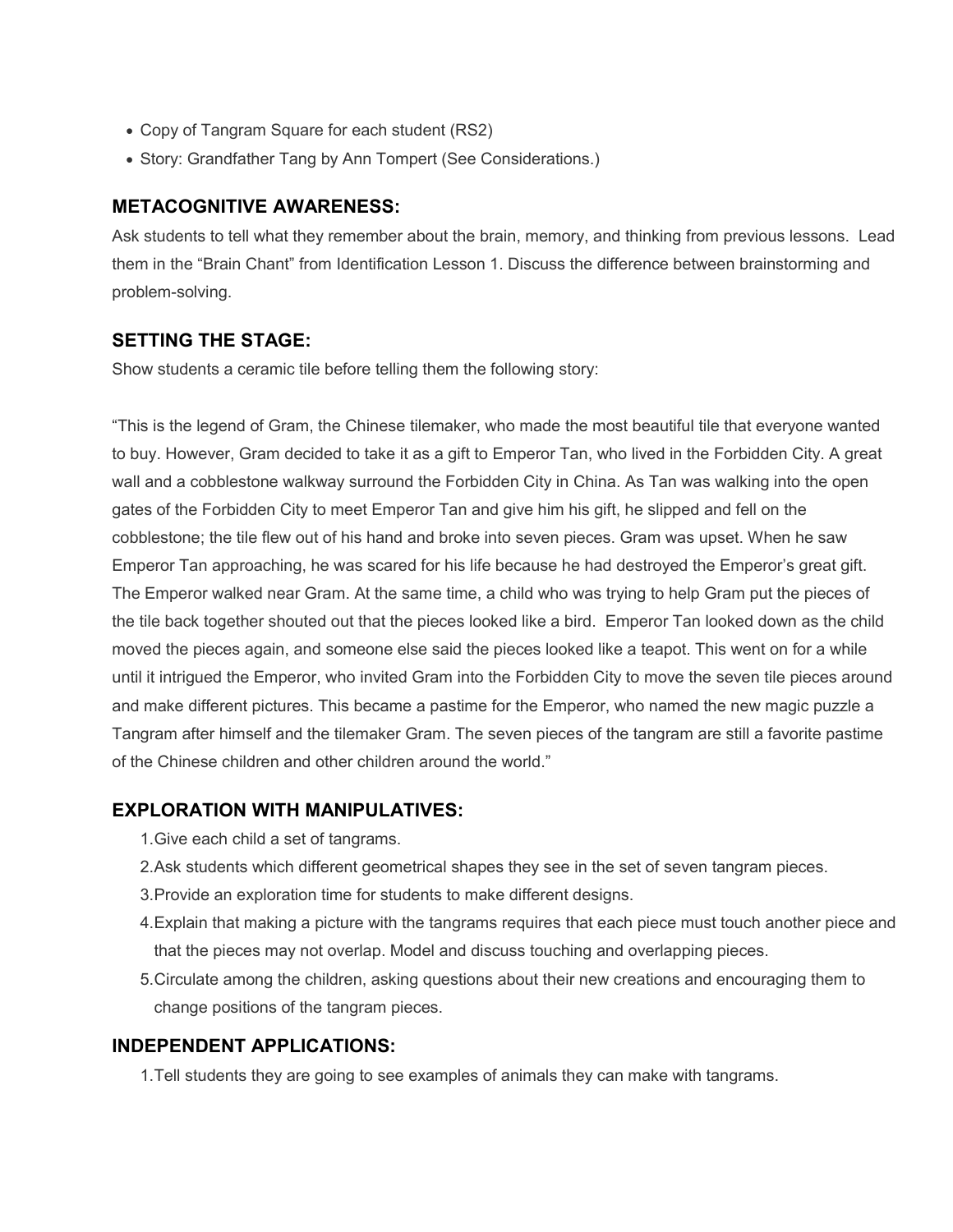- 2. Using the examples provided on Tangram Designs, arrange the tangram pieces using the document camera (with the projector light turned on) to form the first design, a fish. By having the document camera light turned on, students can observe the process of arranging the seven tangram pieces into a design.
- 3. Ask students what they think the design is and to give reasons for their ideas.
- 4. Ask students to copy the design with their tangram pieces.
- 5. Repeat the procedure with the second design, the dog.
- 6. Assemble each of the remaining designs (the rabbit and the rooster) with the projector light turned off. After assembling each design, ask the students to attempt to copy the design and to tell which animal it might be and why.
- 7. After observing those students who can complete the last two designs, separate the pieces using the document camera slightly to enable all students to complete the designs.
- 8. Allow time for students to create additional designs with their set of tangrams.
- 9.As a final activity, distribute the square template to each student. Ask the students to arrange all seven tangram pieces so that they fit perfectly into the shape of a square. Have students put "thumbs up" when they complete the square—document which students complete the square quickly and correctly.

#### **Teacher Observation:**

Observe which students can reproduce teacher-modeled designs, create new designs, and arrange the seven tangram pieces in the tangram square quickly and correctly.

#### **Considerations:**

- Prepare magnetized tangram pieces for use on the whiteboard as needed.
- Challenge students to create designs that use all seven tangram pieces.
- Read Grandfather Tang's Story by Ann Tompert for enrichment.
- Create a tangram learning center (Include sets of the tangram pieces, sample designs to create, tangram stories, and other related resources/ activities).

#### **THE FOLLOWING ARE THE TASK TWO: EXTENSION LESSON TEACHER RESOURCES:**

- **[RS2 Tangram Animals accessible](https://www.oercommons.org/courseware/related-resource/13932/download)**
- **[RS1 Lesson 2 Tangram Animals Observation accessible](https://www.oercommons.org/courseware/related-resource/13931/download)**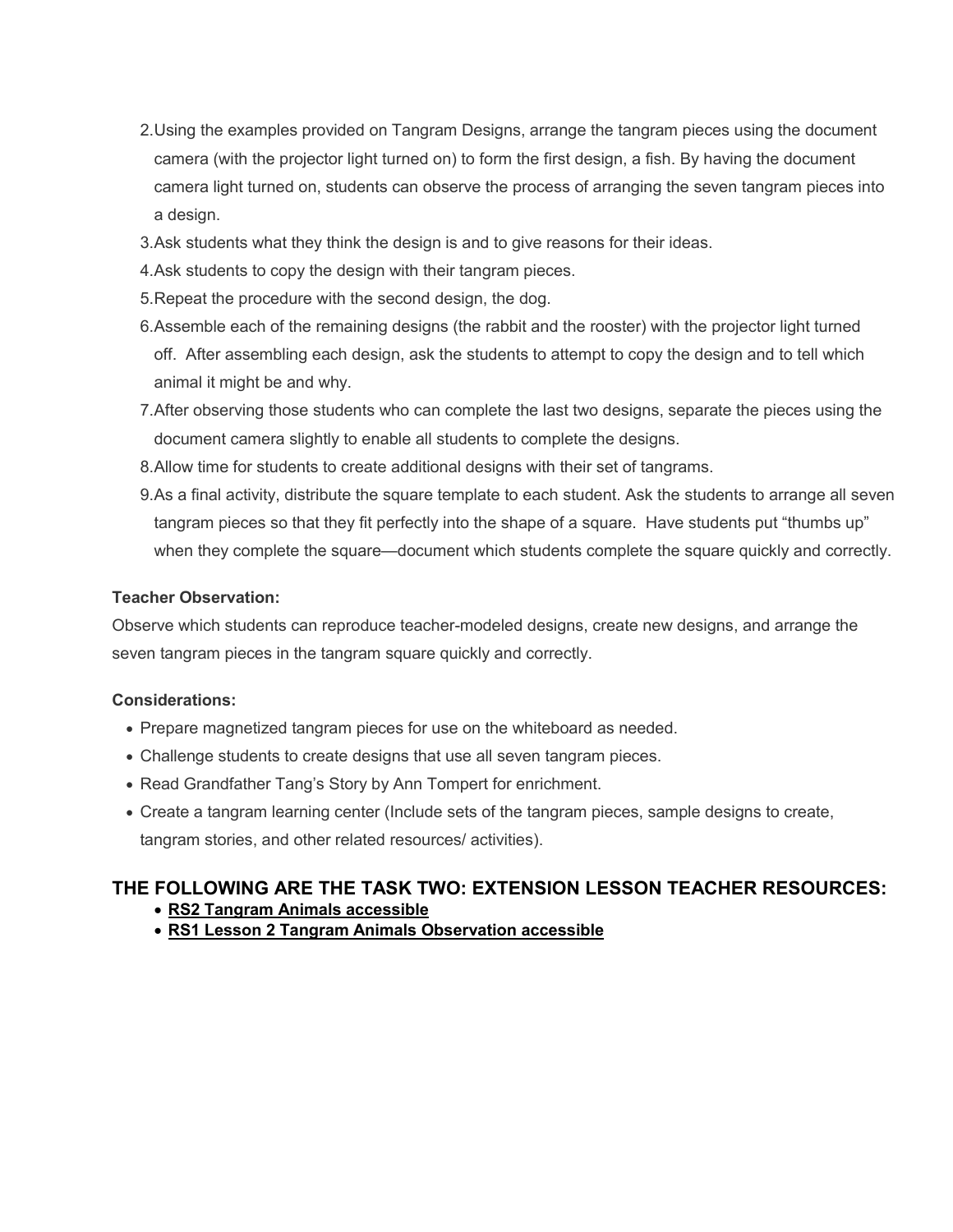# **Task 3: Focus Lesson 2: Guest Interview**

## **STANDARDS:**

- **SL.K.1.** Participate in collaborative conversations with diverse partners about kindergarten topics and texts with peers and adults in small and larger groups.
- **SL.K.3.** Ask and answer questions in order to seek help, get information, or clarify something that is not understood.

#### **ENGAGEMENT:**

Ask, "What is my name?" Have students answer, "Your name is…" Show the closed‐hand icon on Open Closed RS 3 and explain that the question was a convergent/closed question because it generated just one answer. Then ask, "What should we name the new puppy?" Have students make an open hand on RS 3 and offer many answers. Explain that this question was divergent/open because it generated many answers. Tell students that when they are curious, they are being inquisitive, which usually leads to asking convergent and divergent questions. Inquisitive behaviors help people learn new things and figure things out in order to solve problems RS 4, Inquisitive poster. As a final check for understanding, offer a mix of questions. Use the every pupil response strategy having students show an open or closed hand to identify the question as convergent/closed or divergent/open.

#### **EXPLORATION:**

Option 1- Invite a guest (ex. principal) to the classroom to provide an engaging opportunity for students to exhibit inquisitive behaviors. Introduce the guest and have the students ask questions. Record the questions, followed by students' initials, on chart paper or on the Inquisitive Behavior Recording Sheet RS 5.

Option 2- Use a picture of a celebrity or a favorite book character to provide an engaging opportunity for students to exhibit inquisitive behaviors. Display the picture of the celebrity or have students reflect on their favorite book character. Have the students ask questions. Record the questions, followed by students' initials, on chart paper or on the Inquisitive Behavior Recording Sheet RS 5.

## **EXPLANATION:**

After the guest leaves, review the questions. Discuss which were convergent and which were divergent.

- Review that convergent questions begin with who, what, when, where, why, and how, and usually prompt one answer.
- Review that a divergent/open question generates many answers. Divergent questions often begin with, "What if..."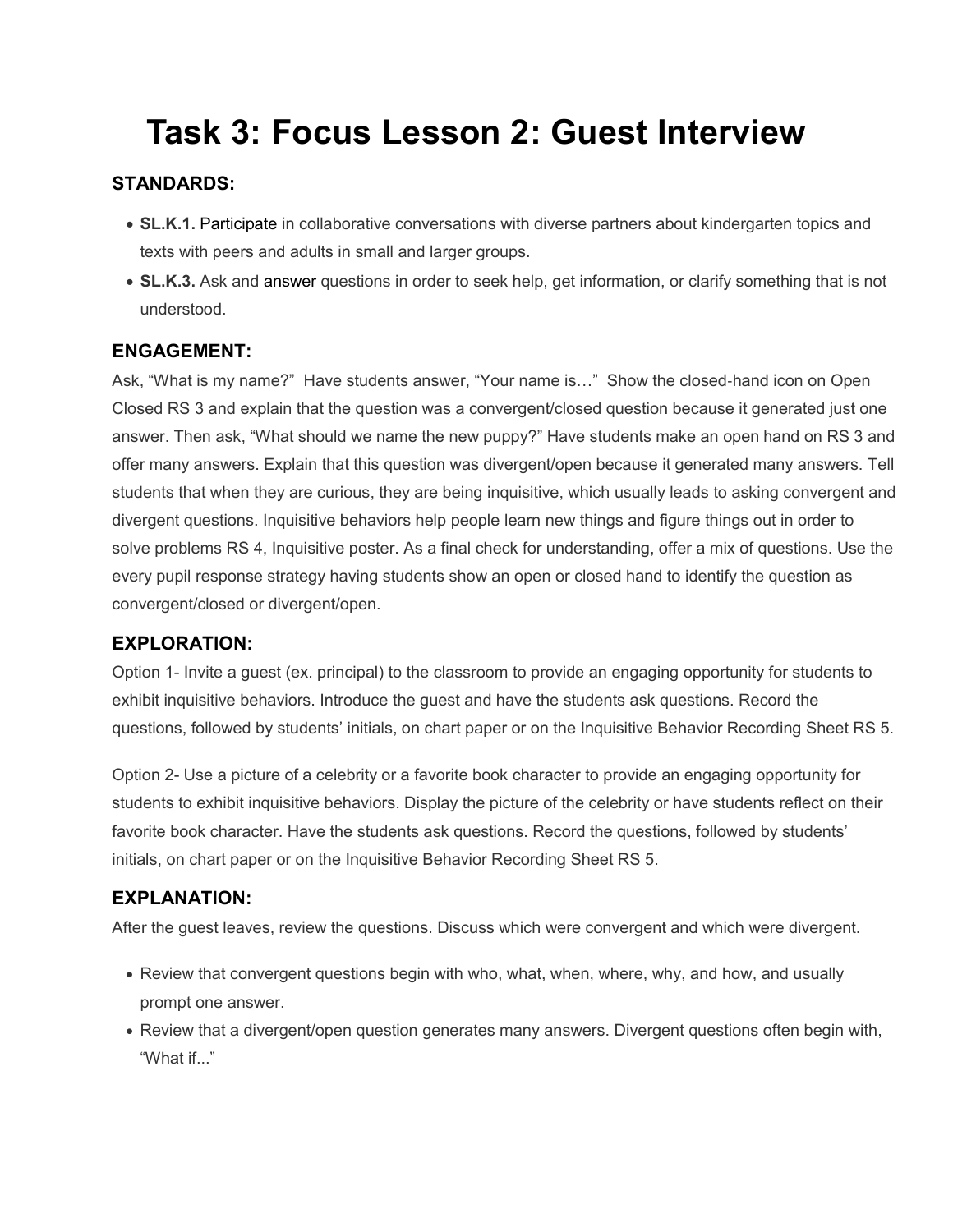#### **EXTENSION:**

Pair the students. Have them practice generating convergent and divergent questions by interviewing one another.

## **EVALUATION:**

Ample documentation will be gathered during the guest interview. Remember to initial each question so that you can cut the chart apart to include the individual artifact in the student's portfolio.

## **THE FOLLOWING ARE THE FOCUS LESSON 2 TEACHER RESOURCES:**

- **[RS3 Open/Closed Hand Images accessible](https://www.oercommons.org/courseware/related-resource/13004/download)**
- **[RS4 Inquisitive Poster accessible](https://www.oercommons.org/courseware/related-resource/13005/download)**
- **[RS5 Interview Student Response accessible](https://www.oercommons.org/courseware/related-resource/13006/download)**

# **Task 4: Lesson 1: Twenty Questions**

## **STANDARDS:**

 **SL.K.3.** Ask and answer questions to seek help, get information, or clarify something that is not understood.

## **ENGAGEMENT:**

Gather students on the rug. Tell students that they are going to play a game called "Twenty Questions."

## **EXPLORATION:**

Show them a beautifully wrapped "Wonder Box" with a taped, yet removable lid. Ask, "Are you curious about what is inside?" Encourage them to look at the box and think about what might be inside based on essential attributes. Comments might include, "It is no bigger than the box. It must be short. It probably isn't very heavy." Prompt more responses by gently shaking the box. Expanded responses could be, "It's empty." "The item fits tightly inside. "It doesn't make a sound." Prompt once again by asking a student to hold the box with two index fingers. "It's not heavy." or "There are feathers inside," might be final comments.

## **EXPLANATION:**

When we are curious, seeing and observing closely is often enough to satisfy us. However, sometimes observing is not enough and we must be inquisitive and ask questions. The game "Twenty Questions" requires that we only ask convergent questions that can be answered YES/NO. Model the difference between how the question "Is it a matchbox car?" is different from the question, "Is it a toy?" The first question can be answered YES or NO but not encourage us to think or ask more questions. The second question can also be answered YES or NO, but it encourages us to think and ask a more focused follow‐up question. When playing "Twenty Questions," start with open/divergent questions ("Is it food?") and move to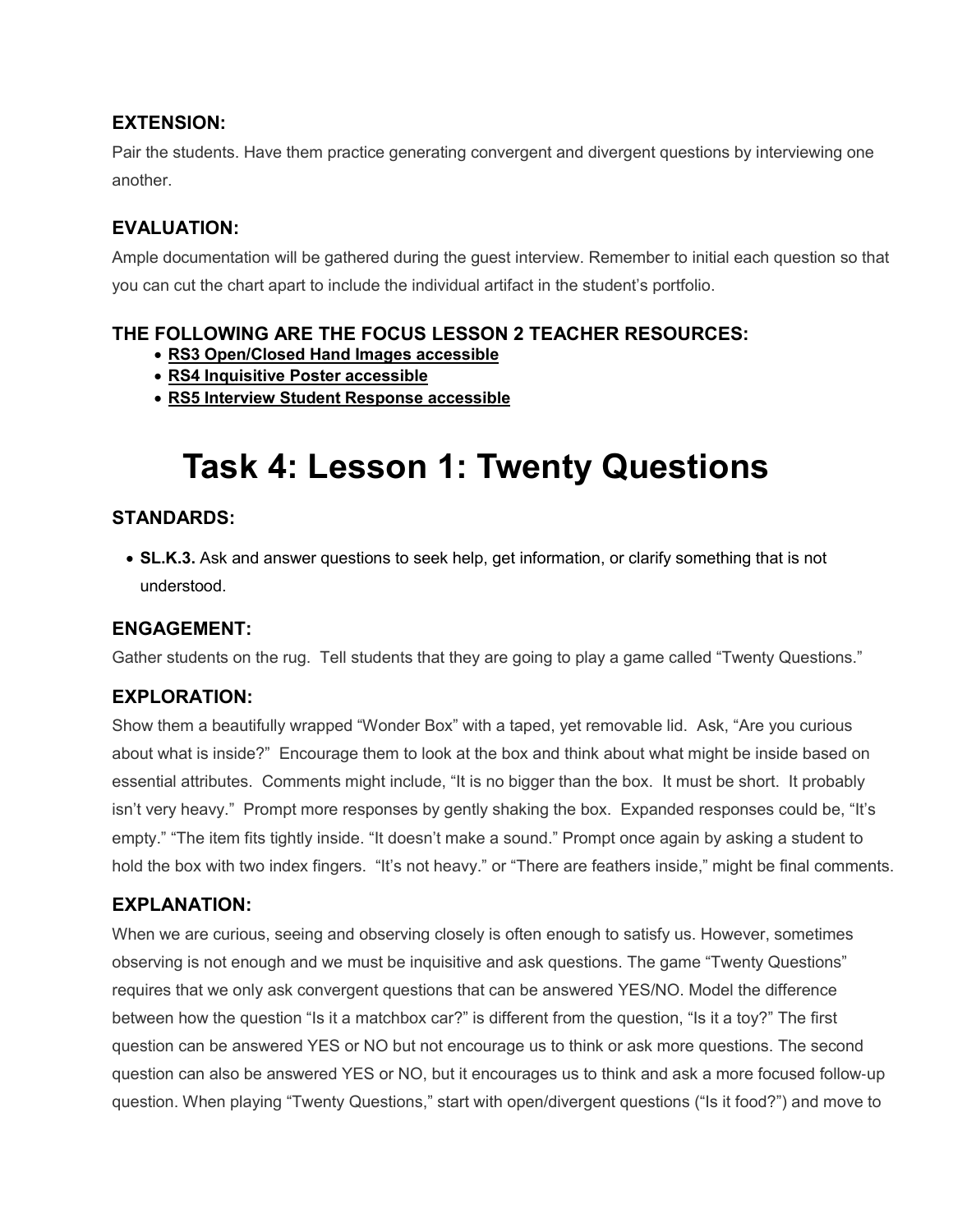more closed/convergent questions ("Do we eat it for lunch? Is it a fruit? Is it red?). Students will likely ask closed/convergent questions that guess at what is in the box (Is it a feather?). Record questions and gently remind them that good questions bring answers and more questions.

#### **EXTENSION:**

- *1. Share the rules of the game:*
- *2. Ask a YES/NO question.*
- *3. Think about the answer*
- *4. What seems to be a good follow*‐*up question?*
- *5. Ask another question that is more focused on what might be in the box in front of them.*

| Yes                                | No              |
|------------------------------------|-----------------|
| Does it fill up the box?           | Is it colorful? |
| Can I play with it?                | Is it a toy?    |
| Can I use it with other things?    | Is it food?     |
| Does it go inside of other things? | Does it smell?  |
| Is it invisible?                   | Does it roll?   |
| Does it move?                      | Can I see it?   |

Review all YES and NO examples. Open the box. Students will initially exclaim, "It's empty!"

(convergent/remembering). Ask, "Is it empty?" (divergent/analyzing) Lead them to understand that the box is not empty, but contains air. EVALUATION: Build a Wonder Web with the students using chart paper or Kidspiration (if you have the software). Write the word air in the center and web students' questions around the word. (This could also be done as a Mindmap). If students do not ask, "How can we see air?" add it as the teacher's question. Explain that they will explore air over the next few days to find answers to some of their questions.

## **The teacher will create their own wrapped box. There are no additional resources for this lesson.**

# **Task 5: Lesson 2: See, Think, Wonder**

## **STANDARDS:**

 **SL.K.3.** Ask and answer questions in order to seek help, get information, or clarify something that is not understood.

#### **PROCEDURES:**

1. Model the use of the "See/Think/Protocol by selecting a piece of artwork to analyze with students.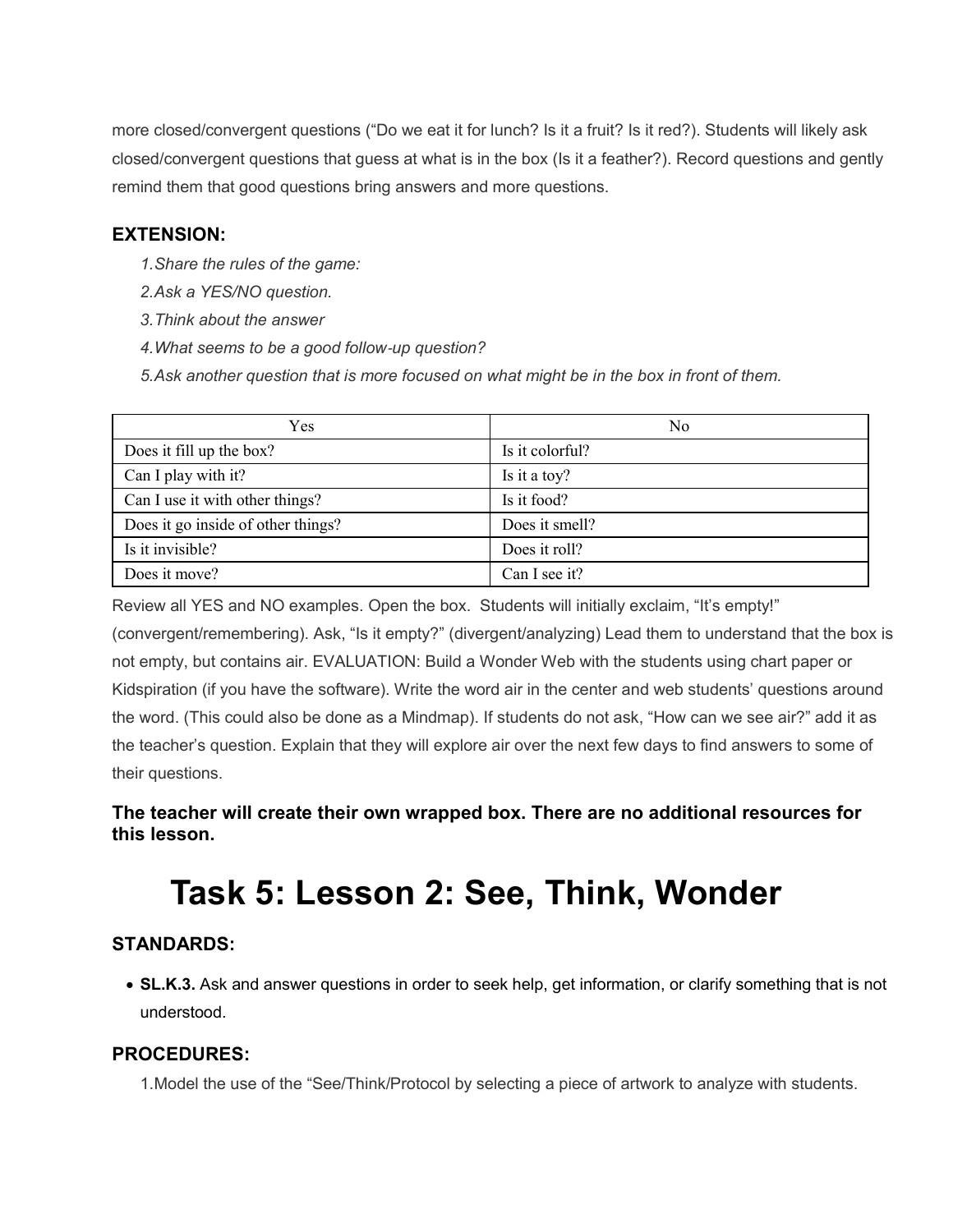- 2.Select pictures to place around the room as "stations." Have a piece of chart paper with "See, Think, Wonder" (one column for each Have small groups of students rotate to each picture station. Kidwatching: Note how students are grasping the inquiry process.
- 3. Select a picture for students to analyze independently and complete a "See. Think, Wonder" Resource Page.

#### **THE FOLLOWING ARE THE LESSON 2 TEACHER RESOURCES:**

- **[Famous Paintings](https://www.oercommons.org/courseware/related-resource/12987/view)**
- **[Arts and Culture Photographs](https://www.oercommons.org/courseware/related-resource/12988/view)**
- **[101 Questions](https://www.oercommons.org/courseware/related-resource/12989/view)**
- **[See, Think, Wonder Worksheet accessible](https://www.oercommons.org/courseware/related-resource/12986/download)**
- **[See, Think, Wonder Resource Page accessible](https://www.oercommons.org/courseware/related-resource/12990/download)**